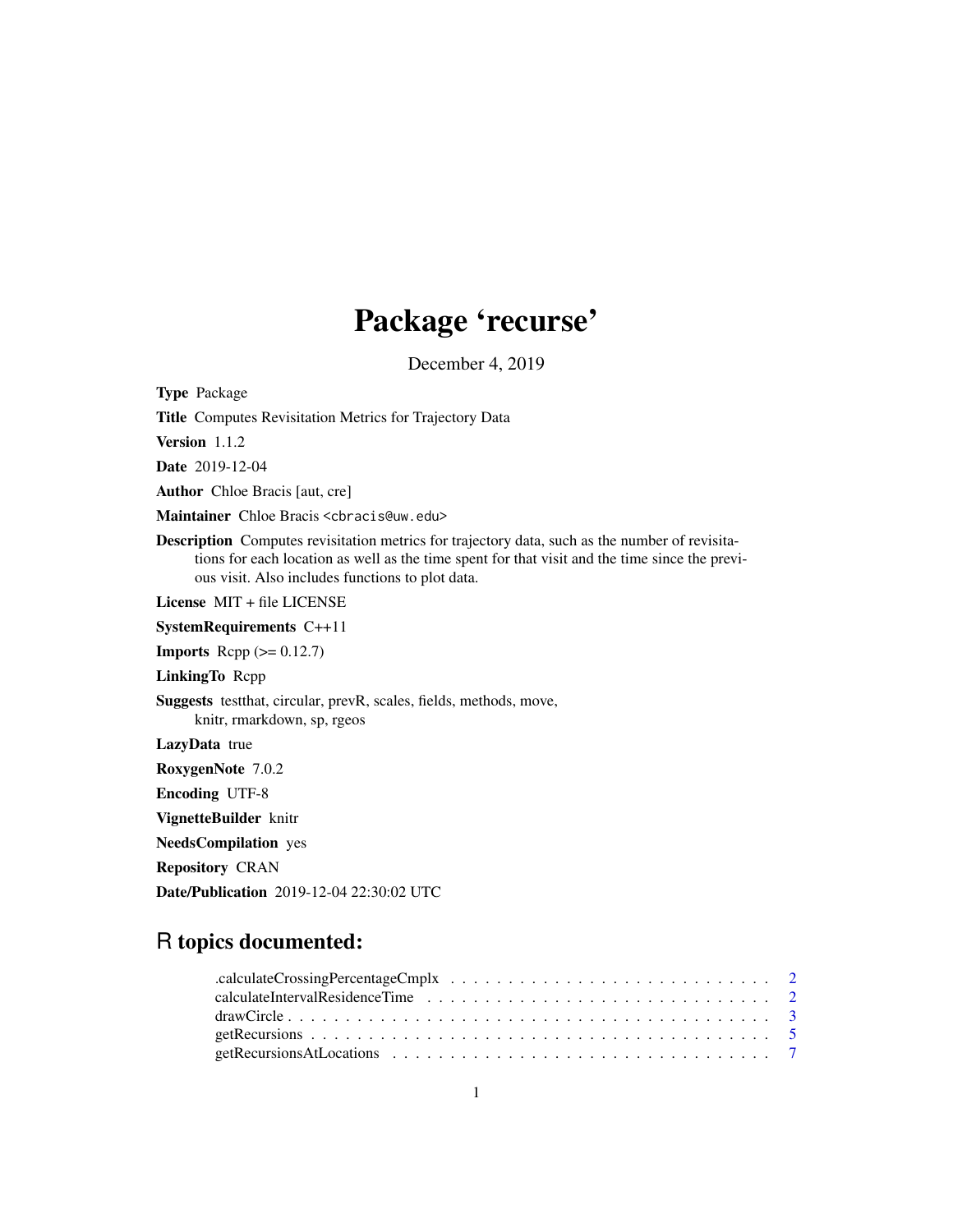<span id="page-1-0"></span>

| Index |  |
|-------|--|

.calculateCrossingPercentageCmplx

*Calculates percentage of trajectory segment within circle*

# Description

Calculates the percentage of a segment that lies within a circle for a point A inside the circle and point B outside the circle for a circle with center C and radius R.

#### Usage

.calculateCrossingPercentageCmplx(Cz, Az, Bz, R)

# Arguments

| Cz. | circle center |
|-----|---------------|
| Az  | point 1       |
| Bz. | point 2       |
| R   | radius        |

calculateIntervalResidenceTime *Calculates residence time within user-specified breaks*

# Description

Using the results from [getRecursions](#page-4-1) or [getRecursionsAtLocations](#page-6-1), calculates the residence time during user-specified intervals (rather than the entire trajectory period) in the radius around each location.

```
calculateIntervalResidenceTime(x, breaks, labels = NULL)
```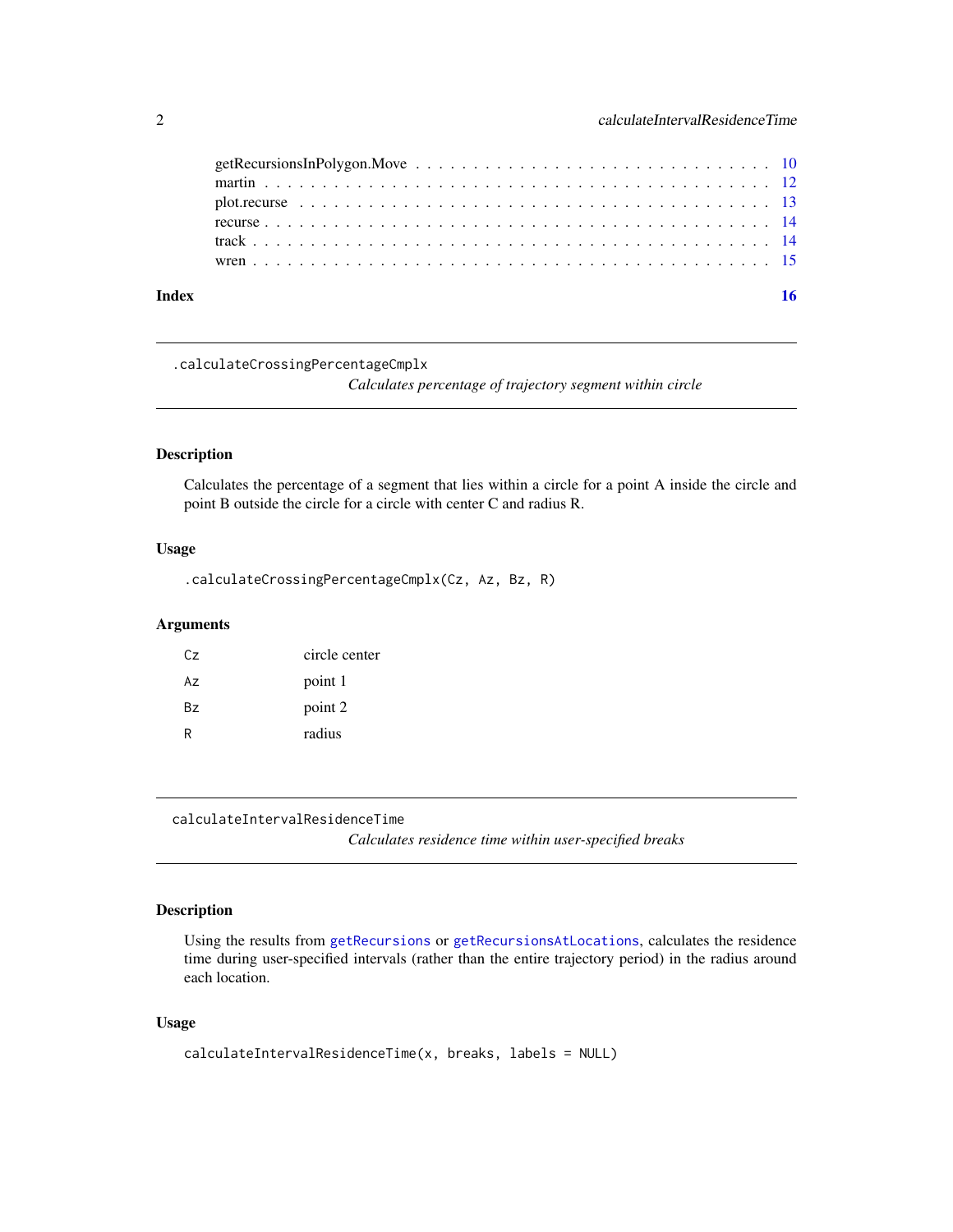#### <span id="page-2-0"></span>drawCircle 3

#### **Arguments**

| $\mathsf{x}$ | recurse object returned from call to getRecursions or getRecursionsAtLocations<br>with verbose $=$ TRUE |
|--------------|---------------------------------------------------------------------------------------------------------|
| breaks       | vector of POSIX date times describing the interval boundaries                                           |
| labels       | (optional) vector or names for the intervals                                                            |

#### Details

When recursions are calculated, the residence time in the radius around each location is also calculated. This method allows the user to post-process the results from calculating recursions to calculate residence time over user-specified intervals, rather than the entire trajectory. This allows the calculation of residence time on biologically relevant scales, such as seasons, and in cases where large gaps between visits (e.g., a seasonal migrant) may make splitting up the residence time preferable.

Note that care should be taken to use the same time zone when specifying the break points as used in the datetime for the movement trajectory.

# Value

A matrix of residence times where the columns are the coordinate indices of the locations (either movement trajectory locations or user-specified locations) and the rows are the time intervals.

#### Author(s)

Chloe Bracis <cbracis@uw.edu>

#### See Also

[getRecursions](#page-4-1), [getRecursionsAtLocations](#page-6-1)

# Examples

```
data(martin)
revisits = getRecursions(martin, radius = 1)
breaks = strptime(c("2000-01-01 00:00:00", "2000-01-15 00:00:00", "2000-02-01 00:00:00"),
format = ")
intervalResTime = calculateIntervalResidenceTime(revisits, breaks)
```
<span id="page-2-1"></span>drawCircle *Draws a circle*

#### Description

Draws a circle in data coordinates, so it will be a circle if the aspect ratio of the plot is 1, or else it will be appear as an ellipse.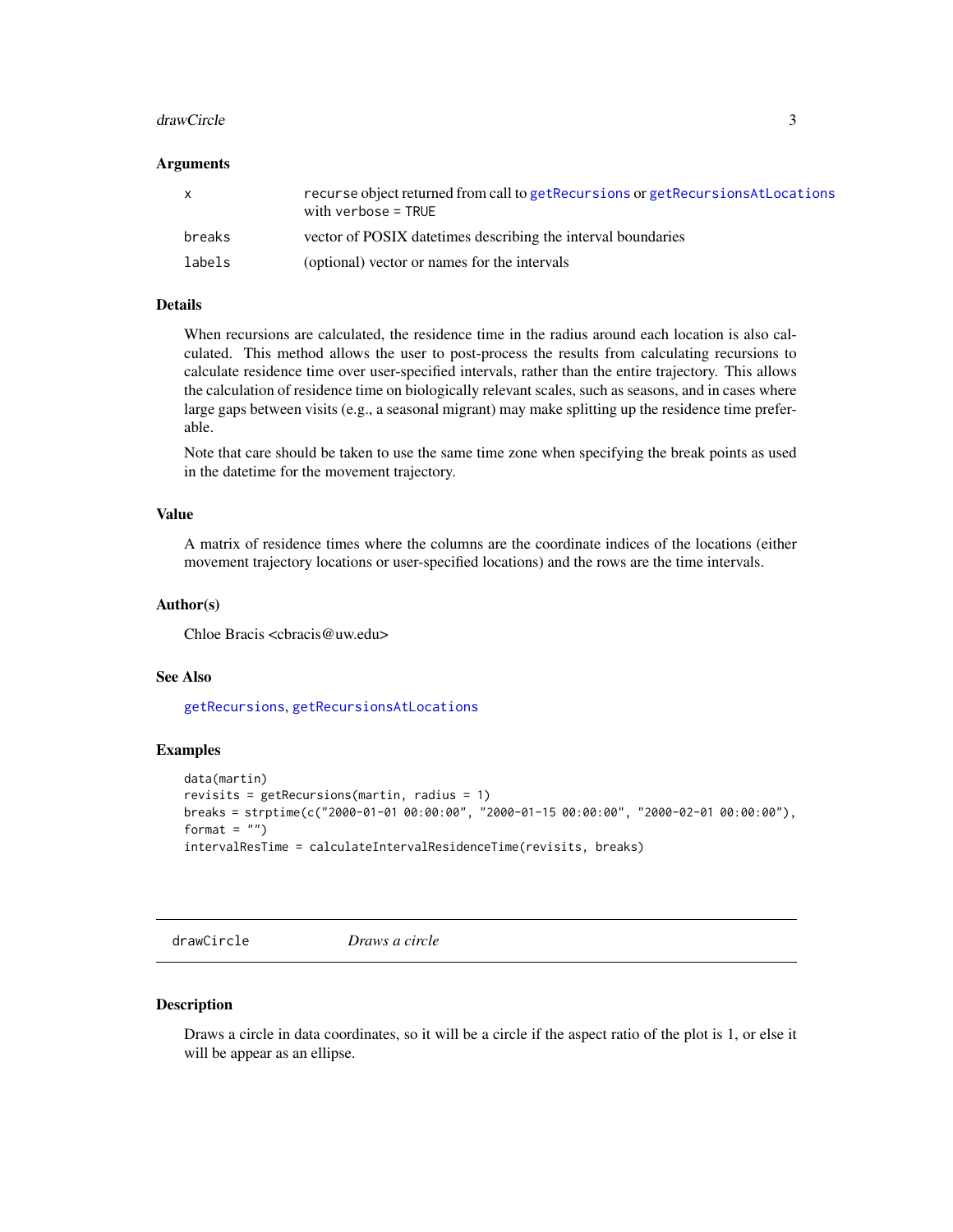# <span id="page-3-0"></span>Usage

drawCircle(x, y, radius, nv = 100, border = NULL, col = NA, lty = 1, lwd = 1)

# Arguments

| x      | x-coordinate of circle center |
|--------|-------------------------------|
| v      | y-coordinate of circle center |
| radius | radius of circle              |
| nv     | how many plotted segments     |
| horder | polygon border                |
| co1.   | line color                    |
| lty    | line type                     |
| 1wd    | line width                    |

# Details

This function is useful to display a representative circle with the specified radius on a plot of revisits.

# Value

invisibly, the x and y points of the drawn circle

# Author(s)

Chloe Bracis <cbracis@uw.edu>

# See Also

[plot.recurse](#page-12-1)

# Examples

```
data(martin)
revisits = getRecursions(martin, radius = 1)
plot(revisits, martin, legendPos = c(10, -15))
drawCircle(10, -10, 1)
```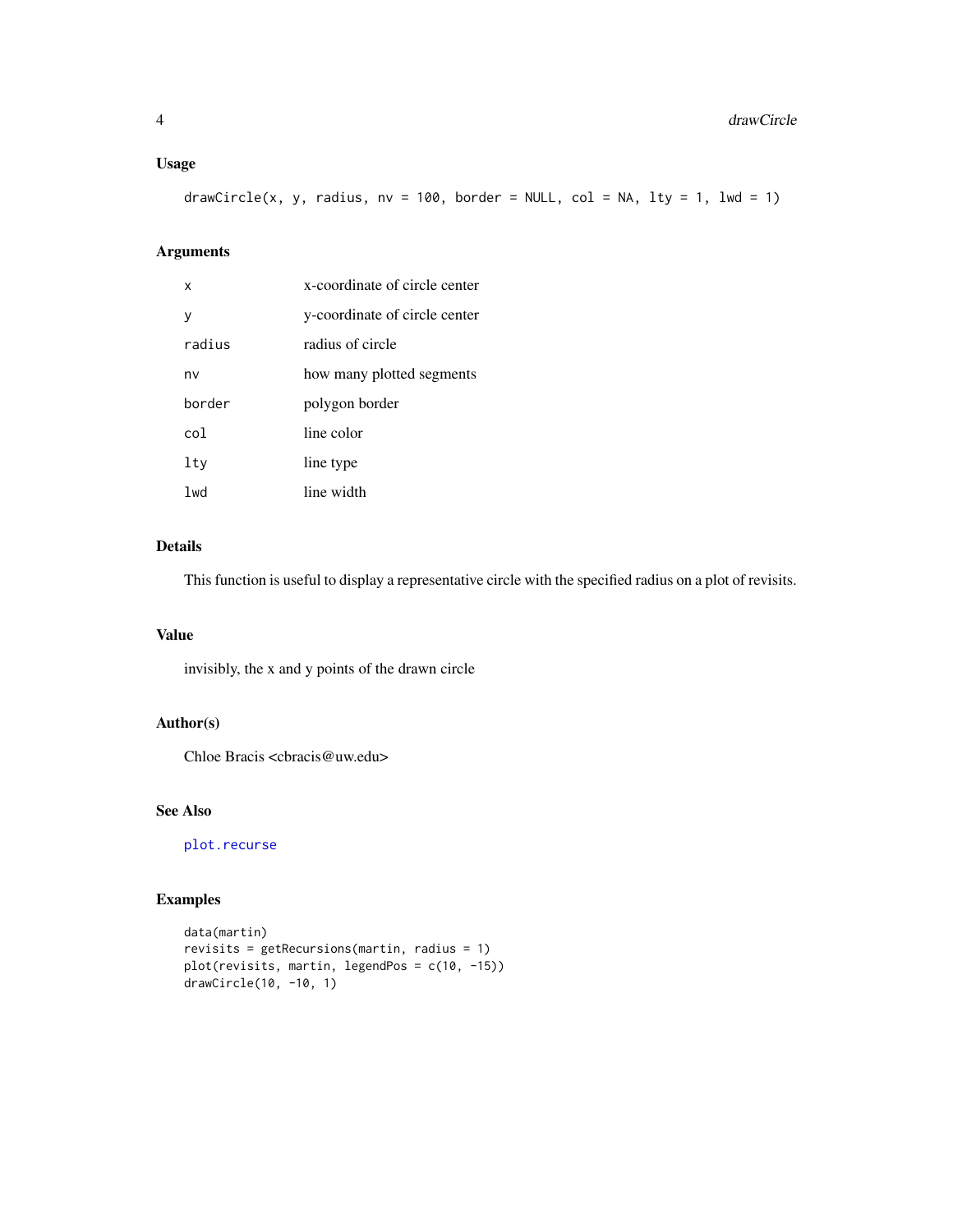<span id="page-4-1"></span><span id="page-4-0"></span>

A circle of radius R is drawn around each point in the trajectory. The number of revisits is calculated as the number of segments of the trajectory passing through that circle.

```
getRecursions(
  x,
  radius,
  threshold = 0,
  timeunits = c("hours", "secs", "mins", "days"),
  verbose = TRUE
)
## S3 method for class 'data.frame'
getRecursions(
 x,
  radius,
  threshold = 0,
  timeunits = c("hours", "secs", "mins", "days"),
  verbose = TRUE
\lambda## S3 method for class 'Move'
getRecursions(
 x,
  radius,
  threshold = 0,
  timeunits = c("hours", "secs", "mins", "days"),
  verbose = TRUE
)
## S3 method for class 'MoveStack'
getRecursions(
 x,
 radius,
 threshold = 0,
 timeunits = c("hours", "secs", "mins", "days"),
  verbose = TRUE
\mathcal{E}
```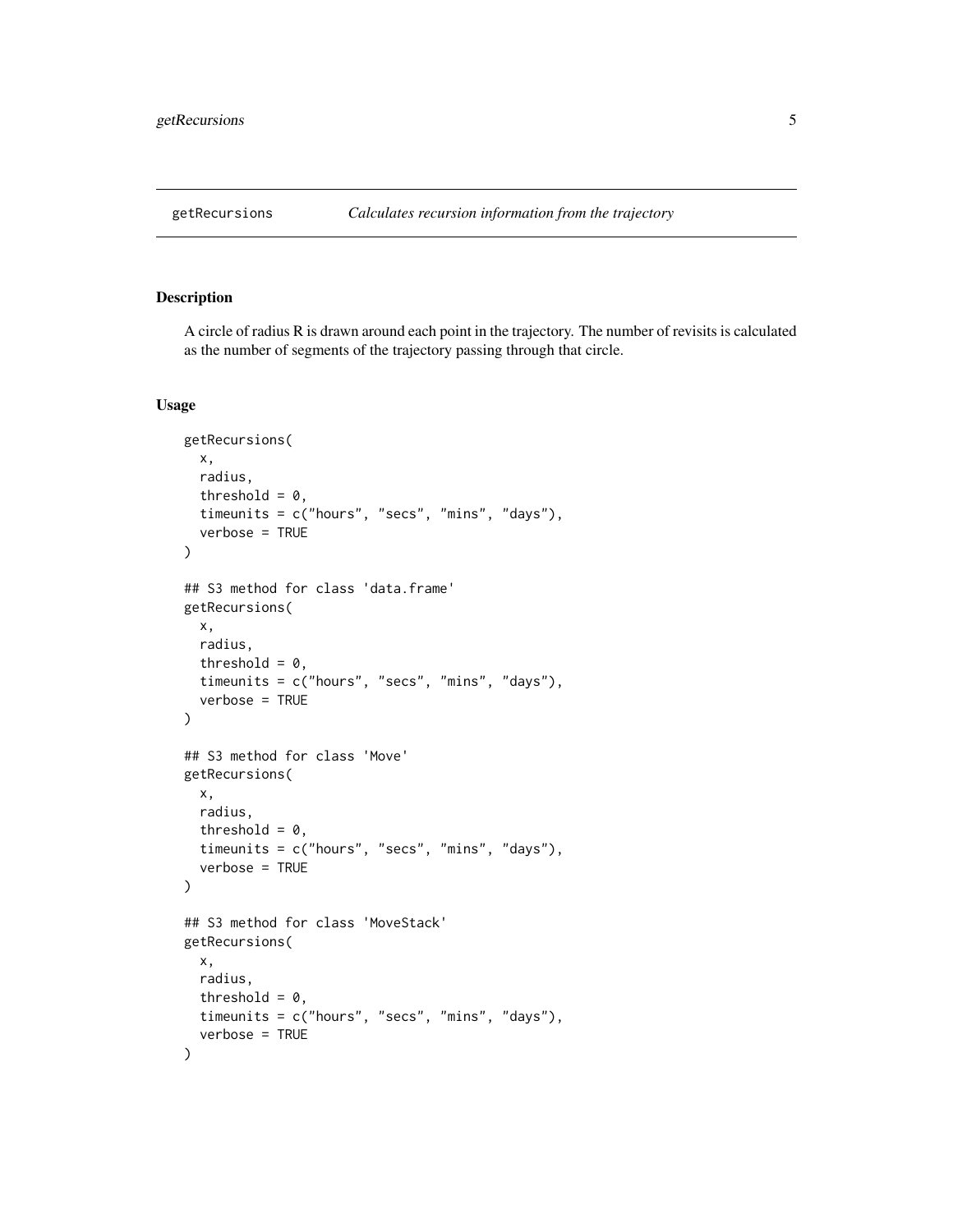#### <span id="page-5-0"></span>Arguments

| $\mathsf{x}$ | Either a data frame, Move-class, or MoveStack object. For a data frame, the tra-<br>jectory data with four columns (the x-coordinate, the y-coordinate, the date time,<br>and the animal id). |
|--------------|-----------------------------------------------------------------------------------------------------------------------------------------------------------------------------------------------|
| radius       | numeric radius to use in units of the $(x,y)$ location data to detect recursions.                                                                                                             |
| threshold    | a time difference (in units time units) to ignore excursions outside the radius.<br>Defaults to 0.                                                                                            |
| timeunits    | character string specifying units to calculate time differences in for the time<br>spans inside the radius and since the visit in revisitStats. Defaults to hours.                            |
| verbose      | TRUE to output complete information (can be large for large input data frames)<br>or FALSE to output basic information.                                                                       |

# Details

For each point in the trajectory, a circle of radius R is drawn around that point. Then the number of segments of the trajectory passing through that circle is counted. This is the number of revisits, so each point will have at least one revisit (the initial visit). For each revisit, the time spent inside the circle is calculated, as well as the time since the last visit (NA for the first visit). In order to calculate the time values, the crossing time of the radius is calculated by assuming linear movement at a constant speed between the points inside and outside the circle.

**Projection.** Consider the projection used. Since segments are counted passing through circles drawn around points, an equal area projection would ensure similar size comparisons (e.g., [spTransform](#page-0-0)).

Either single or multiple individuals are supported, but be aware that this function will be slow with large amounts of data (e.g. millions of points), so consider pre-specifying the locations ([getRecursionsAtLocations](#page-6-1)) or use clustering. Multiple individuals are handled via the id col-umn of the data.frame or using a [MoveStack](#page-0-0) object.

#### Value

A list with several components, revisits and residenceTime are vectors of the same length as the x dataframe. revisits is the number of revisits for each location, where 1 means that there were no revisits, only the initial visit. residenceTime is the total time spent withing the radius. radius is the specified radius used for all the calculations. timeunits is the specified time units used to specify timespans.

When verbose = TRUE, additional information is also returned, dists and revisitStats. Next, dists gives the distance matrix between all locations. Finally, revisitStats gives further statistics on each visit. These are calculated per location (i.e., no aggregation of nearby points is performed), and give the index and location of the point of the track at the center of the radius, the radius entrance and exit time of the track for that visit, how much time was spent inside the radius, and how long since the last visit (NA for the first visit).

#### Methods (by class)

- data.frame: Get recursions for a data.frame object consisting of columns x, y, datetime, and id
- Move: Get recursions for a [Move-class](#page-0-0) object
- MoveStack: Get recursions for a [MoveStack](#page-0-0) object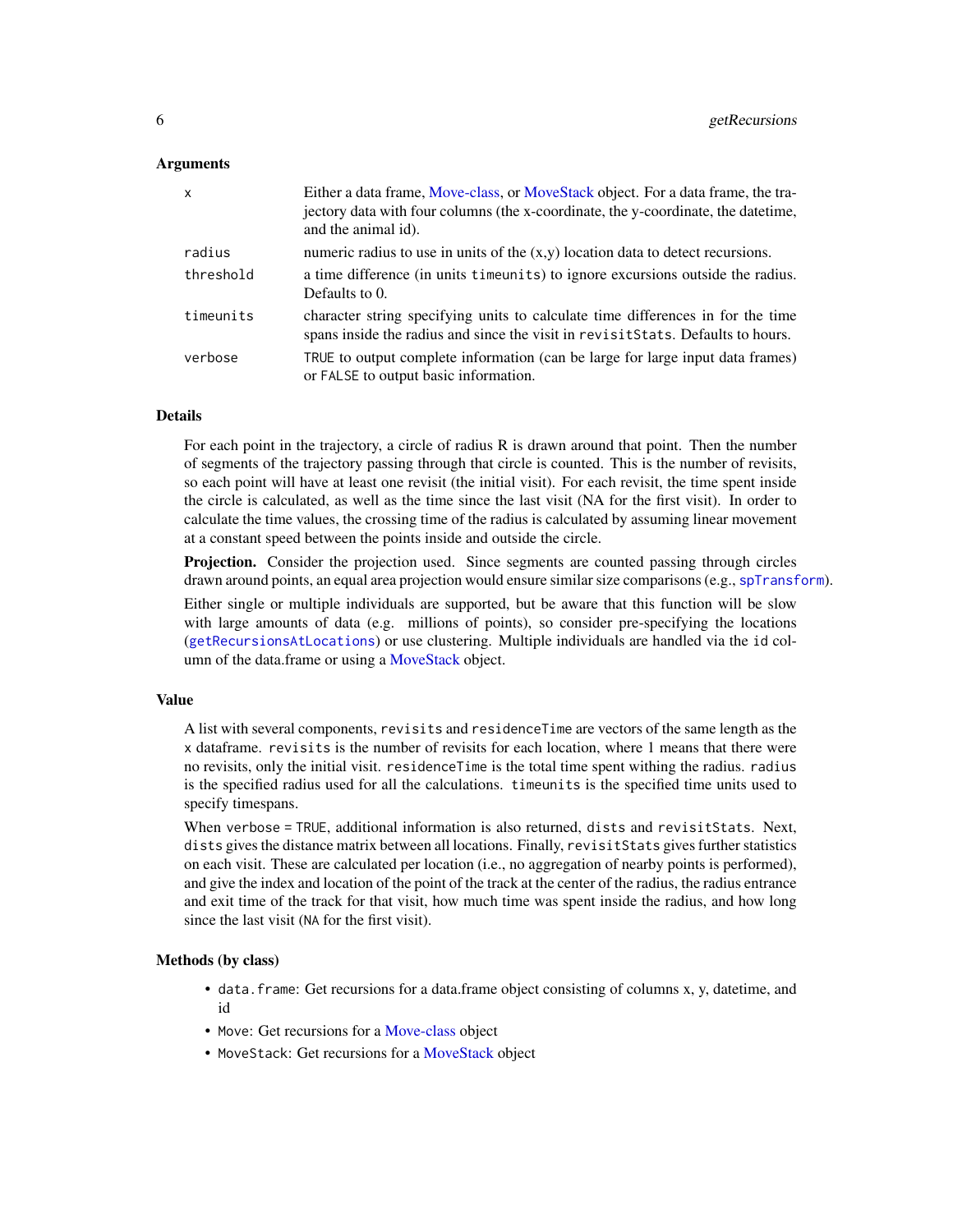### <span id="page-6-0"></span>Author(s)

Chloe Bracis <cbracis@uw.edu>

# See Also

[getRecursionsAtLocations](#page-6-1)

# Examples

```
data(martin)
revisits = getRecursions(martin, radius = 1)
plot(revisits, martin, legendPos = c(10, -15))
drawCircle(10, -10, 1)
```
<span id="page-6-1"></span>getRecursionsAtLocations

*Calculates recursion information from the trajectory for specific locations*

### Description

A circle of radius R is drawn around each specified location. The number of revisits is calculated as the number of segments of the trajectory passing through that circle.

```
getRecursionsAtLocations(
  x,
  locations,
  radius,
  threshold = 0,
  timeunits = c("hours", "secs", "mins", "days"),
  verbose = TRUE
\mathcal{E}## S3 method for class 'data.frame'
getRecursionsAtLocations(
  x,
  locations,
  radius,
  threshold = 0,
  timeunits = c("hours", "secs", "mins", "days"),
  verbose = TRUE
)
## S3 method for class 'Move'
```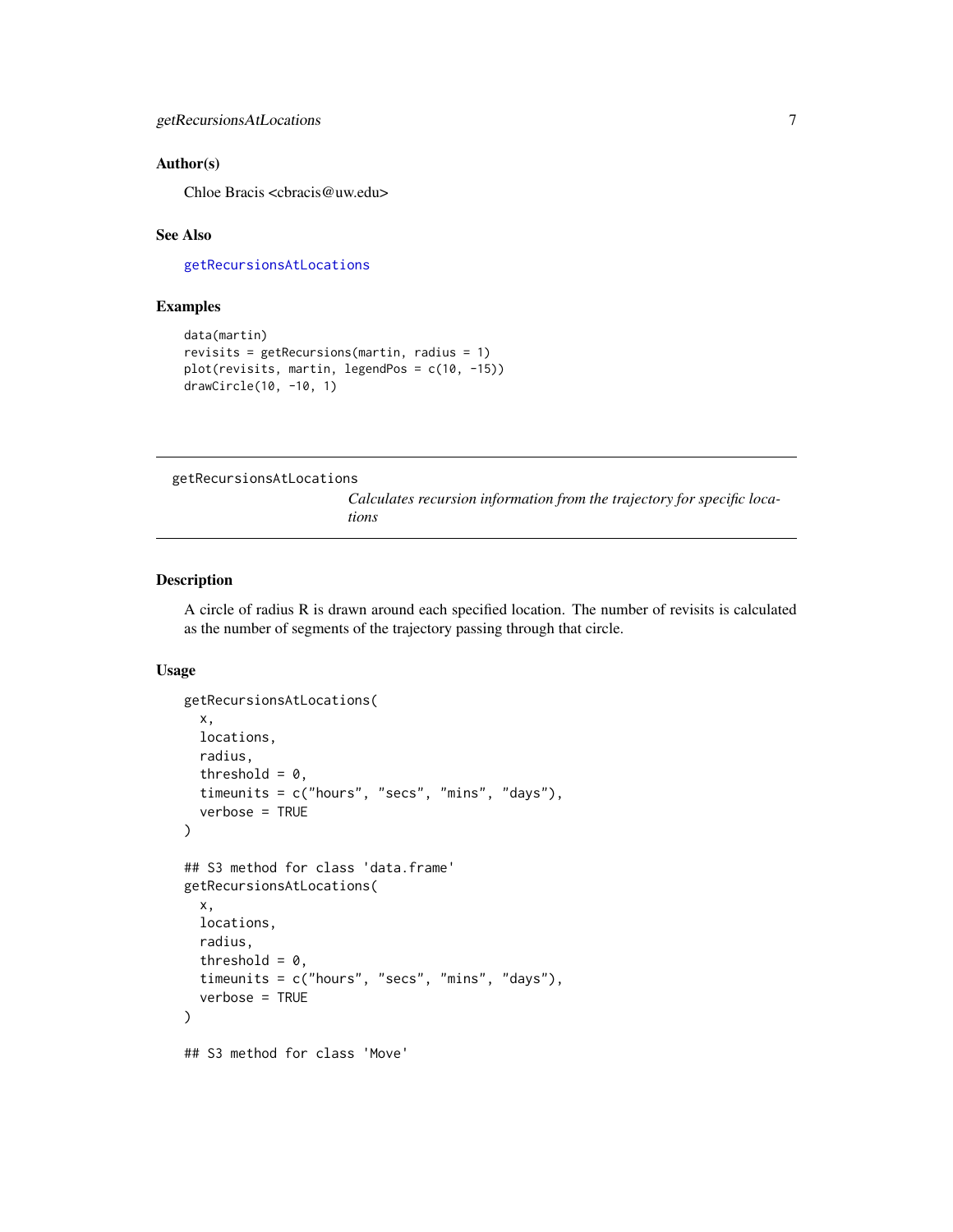```
getRecursionsAtLocations(
  x,
  locations,
  radius,
  threshold = 0,
  timeunits = c("hours", "secs", "mins", "days"),
  verbose = TRUE
\lambda## S3 method for class 'MoveStack'
getRecursionsAtLocations(
  x,
 locations,
 radius,
  threshold = 0,
  timeunits = c("hours", "secs", "mins", "days"),
  verbose = TRUE
)
```
# Arguments

| $\mathsf{x}$ | Either a data frame, Move-class, or MoveStack object. For a data frame, the tra-<br>jectory data with four columns (the x-coordinate, the y-coordinate, the date time,<br>and the animal id). |
|--------------|-----------------------------------------------------------------------------------------------------------------------------------------------------------------------------------------------|
| locations    | A data frame with x and y locations at which to calculate the recursions.                                                                                                                     |
| radius       | numeric radius to use in units of the $(x,y)$ location data to detect recursions.                                                                                                             |
| threshold    | a time difference (in units time units) to ignore excursions outside the radius.<br>Defaults to 0.                                                                                            |
| timeunits    | character string specifying units to calculate time differences in for the time<br>spans inside the radius and since the visit in revisit Stats. Defaults to hours.                           |
| verbose      | TRUE to output complete information (can be large for large input data frames)<br>or FALSE to output basic information.                                                                       |

# Details

For specified location, a circle of radius R is drawn around that point. This method differs from [getRecursions](#page-4-1) in that only specified locations are used, rather than all points in the trajectory. Then the number of segments of the trajectory passing through that circle is counted. This is the number of revisits to that location. For each revisit, the time spent inside the circle is calculated, as well as the time since the last visit (NA for the first visit). In order to calculate the time values, the crossing time of the radius is calculated by assuming linear movement at a constant speed between the points inside and outside the circle.

**Projection.** Consider the projection used. Since segments are counted passing through circles drawn around points, an equal area projection would ensure similar size comparisons (e.g., [sp-](#page-0-0)[Transform\)](#page-0-0).

Either single or multiple individuals are supported, but be aware that this function will be slow with large amounts of data (e.g. millions of points), so consider pre-specifying the locations

<span id="page-7-0"></span>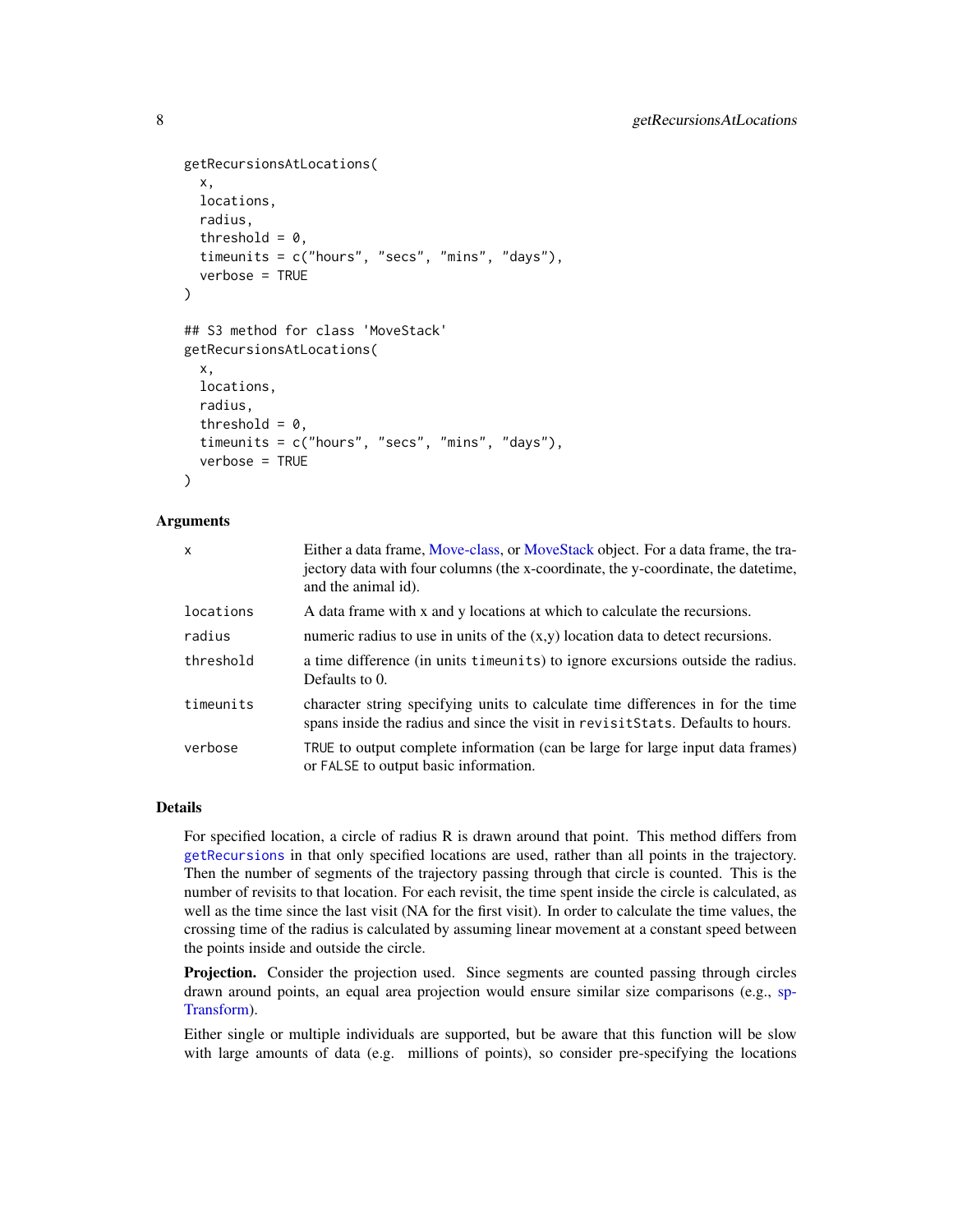# <span id="page-8-0"></span>getRecursionsAtLocations 9

([getRecursionsAtLocations](#page-6-1)) or use clustering. Multiple individuals are handled via the id column of the data.frame or using a [MoveStack](#page-0-0) object.

#### Value

A list with several components, revisits and residenceTime are vectors of the same length as the x dataframe. revisits is the number of revisits for each location, where 1 means that there were no revisits, only the initial visit. residenceTime is the total time spent withing the radius. radius is the specified radius used for all the calculations. timeunits is the specified time units used to specify timespans.

When verbose = TRUE, additional information is also returned, dists and revisitStats. Next, dists gives the distance matrix between all locations. Finally, revisitStats gives further statistics on each visit. These are calculated per location (i.e., no aggregation of nearby points is performed), and give the index and location of the point of the track at the center of the radius, the radius entrance and exit time of the track for that visit, how much time was spent inside the radius, and how long since the last visit (NA for the first visit).

# Methods (by class)

- data.frame: Get recursions at specified locations for a data.frame object
- Move: Get recursions at specified locations for a [Move-class](#page-0-0) object
- MoveStack: Get recursions at specified locations for a [MoveStack](#page-0-0) object

## Author(s)

Chloe Bracis <cbracis@uw.edu>

#### See Also

[getRecursions](#page-4-1)

# Examples

```
data(martin)
locations = data-frame(x = c(-10, 0, 20), y = c(5, 0, 0))revisits = getRecursionsAtLocations(martin, locations, radius = 1)
plot(revisits, locations, legendPos = c(10, -15),
     alpha = 1, pch = 17, xlim = range(martin$x), ylim = range(martin$y))
points(martin$x, martin$y, pch = ".", col = "gray50")
drawCircle(10, -10, 1)
```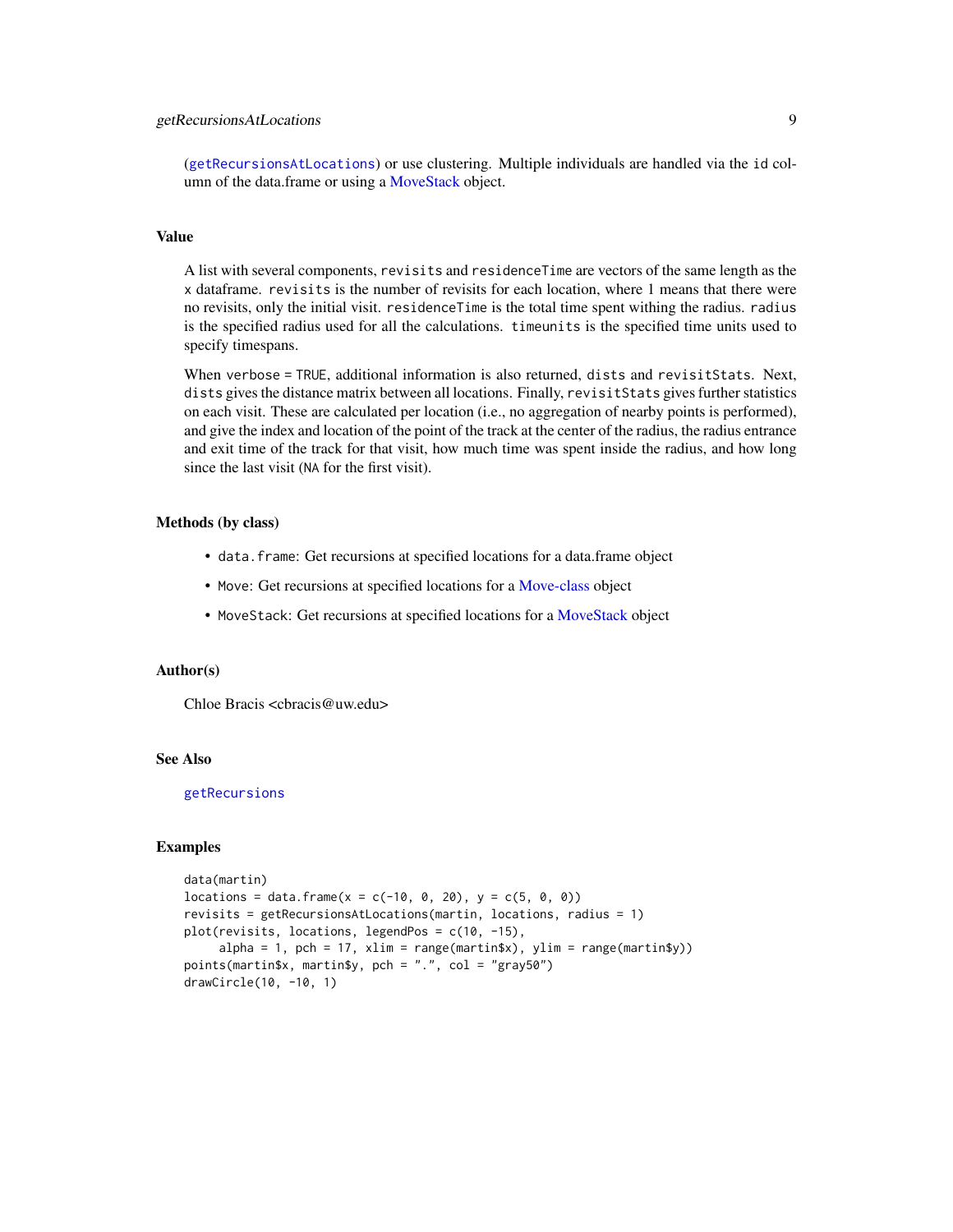#### <span id="page-9-0"></span>getRecursionsInPolygon.Move

*Calculates recursion information from the trajectory inside a polygon*

# Description

The number of revisits to a polygon is calculated as the number of segments of the trajectory passing through the polygon.

```
## S3 method for class 'Move'
getRecursionsInPolygon(
  trajectory,
 polygon,
  threshold = 0,
  timeunits = c("hours", "secs", "mins", "days"),
  verbose = TRUE
)
getRecursionsInPolygon(
  trajectory,
 polygon,
  threshold = 0,
  timeunits = c("hours", "secs", "mins", "days"),
  verbose = TRUE
)
## S3 method for class 'data.frame'
getRecursionsInPolygon(
  trajectory,
  polygon,
  threshold = 0,
  timeunits = c("hours", "secs", "mins", "days"),
  verbose = TRUE
)
## S3 method for class 'MoveStack'
getRecursionsInPolygon(
  trajectory,
 polygon,
  threshold = 0,
  timeunits = c("hours", "secs", "mins", "days"),
  verbose = TRUE
)
```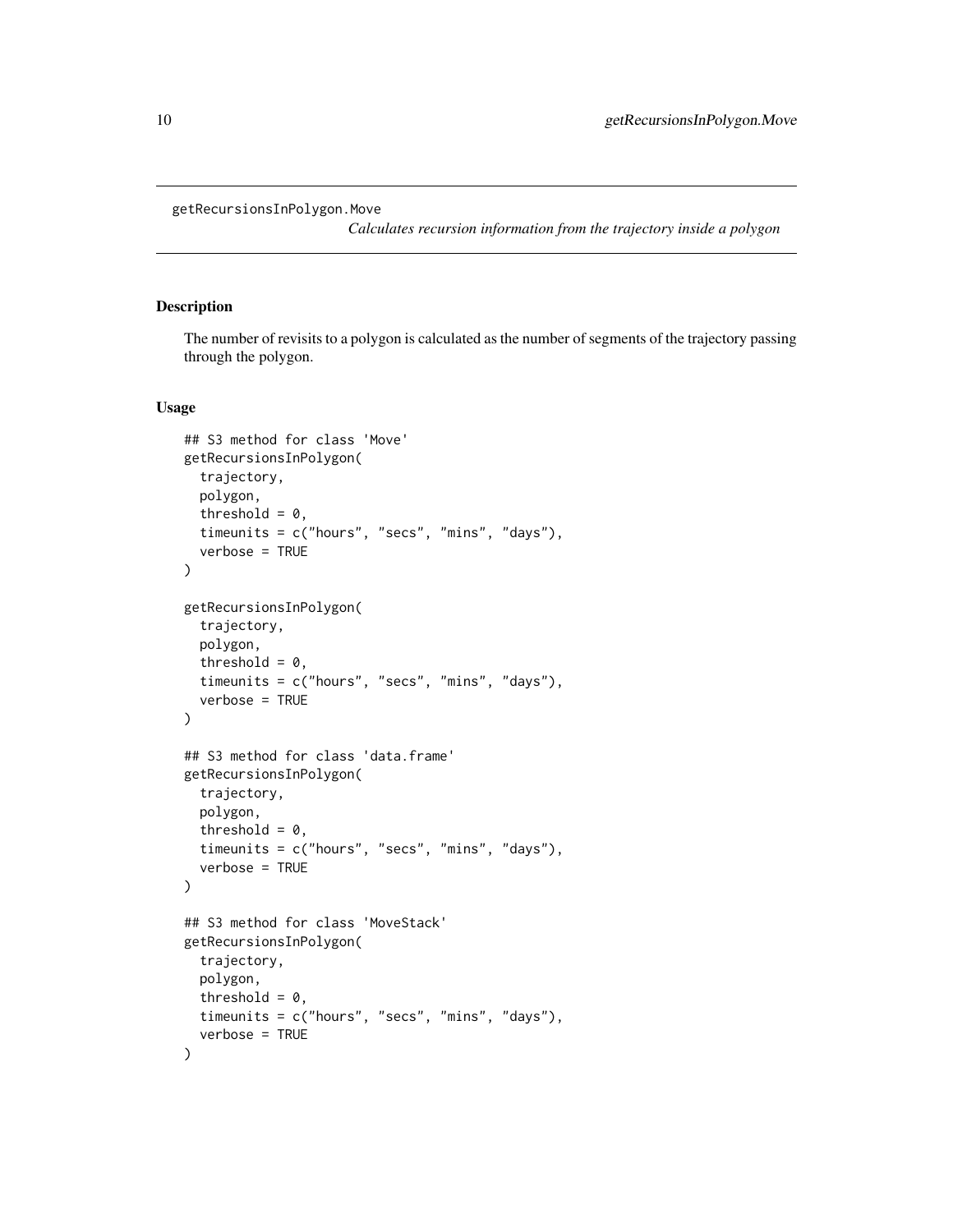#### <span id="page-10-0"></span>Arguments

| trajectory | A data frame with four columns (the x-coordinate, the y-coordinate, the date-<br>time, and the animal id).                                                         |
|------------|--------------------------------------------------------------------------------------------------------------------------------------------------------------------|
| polygon    | A Spatial Polygons object with a single convex polygon.                                                                                                            |
| threshold  | A time difference (in units time units) to ignore excursions outside the radius.<br>Defaults to 0.                                                                 |
| timeunits  | Character string specifying units to calculate time differences in for the time<br>spans inside the radius and since the visit in revisitStats. Defaults to hours. |
| verbose    | TRUE to output complete information (can be large for large input data frames)<br>or FALSE to output basic information.                                            |

# **Details**

The number of segments of the trajectory passing through the polygon is counted as the number of revisits. For each revisit, the time spent inside the polygon is calculated, as well as the time since the last visit (NA for the first visit). In order to calculate the time values, the crossing time of the polygon is calculated by assuming linear movement at a constant speed between the points inside and outside the polygon. Note the polygon must be convex as described in further detail below.

Projection. Consider the projection used. Since segments are counted passing through the polygon, an equal area projection would ensure similar size comparisons (e.g., [spTransform\)](#page-0-0). A geographic projection is not appropriate. The projection for the polygon and the trajectory must be the same.

**Polygon.** The polygon must be specified as a [SpatialPolygons](#page-0-0) object. It should consist of a single polygon (rather than a list of multiple polygons). It should further be convex, though this requirement is not enforced, calculations for non-convex polygons will not necessarily be accurate. It may be advantageous to simplify complex geometry in order to shorten the time to run. If it is necessary to use a non-convex polygon, one approach would be to split it into convex pieces that can be run one-by-one. However, some visits would then be double-counted and would need to be combined back together based on the entrance/exit times and sequence of trajectory locations.

Either single or multiple individuals are supported, but be aware that this function will be slow with large amounts of data (e.g. millions of points). Multiple individuals are handled via the id column of the data.frame.

#### Value

A list with several components, revisits and residenceTime are vectors of the same length as the trajectory dataframe. revisits is the number of revisits for each location, where 1 means that there were no revisits, only the initial visit. residenceTime is the total time spent withing the radius. radius is the specified radius used for all the calculations. timeunits is the specified time units used to specify timespans.

When verbose = TRUE, additional information is also returned, dists and revisitStats. Next, dists gives the distance matrix between all locations. Finally, revisitStats gives further statistics on each visit. These are calculated per location (i.e., no aggregation of nearby points is performed), and give the index and location of the point of the track at the center of the radius, the radius entrance and exit time of the track for that visit, how much time was spent inside the radius, and how long since the last visit (NA for the first visit).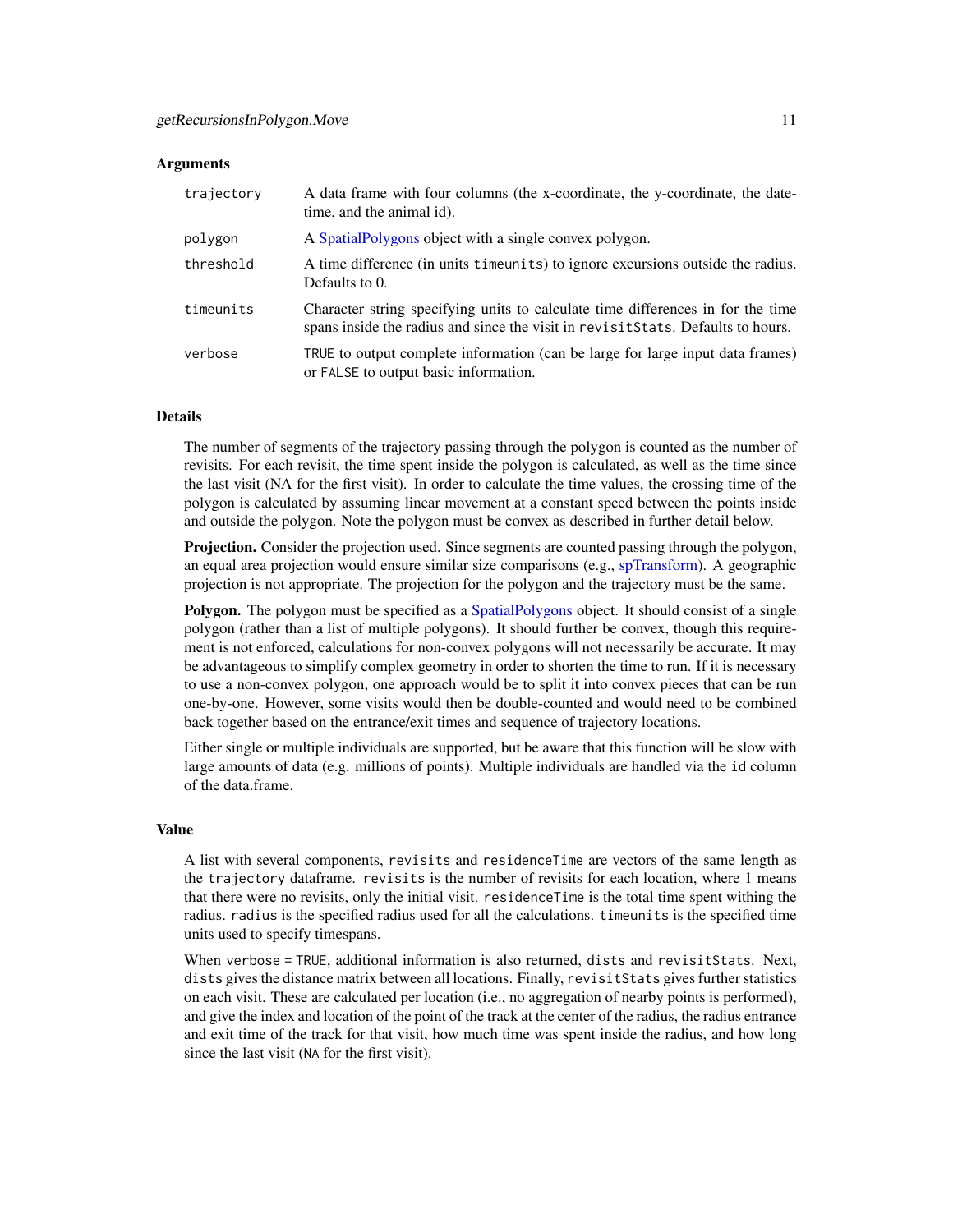# <span id="page-11-0"></span>Methods (by class)

- Move: Get recursions in polygon for a [Move-class](#page-0-0) trajectory
- data.frame: Get recursions inside a polygon for a trajectory data.frame object consisting of columns x, y, datetime, and id
- MoveStack: Get recursions in polygon for a [MoveStack](#page-0-0) trajectory

# Author(s)

Chloe Bracis <cbracis@uw.edu>

# See Also

[getRecursions](#page-4-1)

# Examples

```
data(track)
poly = sp::SpatialPolygons( list(
  sp::Polygons( list(sp::Polygon(cbind(c(4,6,6,3,4),c(1,2,4,3,1)))), ID = 1 )
  ))
revisits = getRecursionsInPolygon(track, poly)
```
martin *Sample trajectory (martin).*

# Description

A dataset containing a sample trajectory with revisits.

#### Usage

data(martin)

# Format

A data frame with 600 rows and 4 columns

# Details

- x. x-coordinate
- y. y-coordinate
- t. time
- id. identifier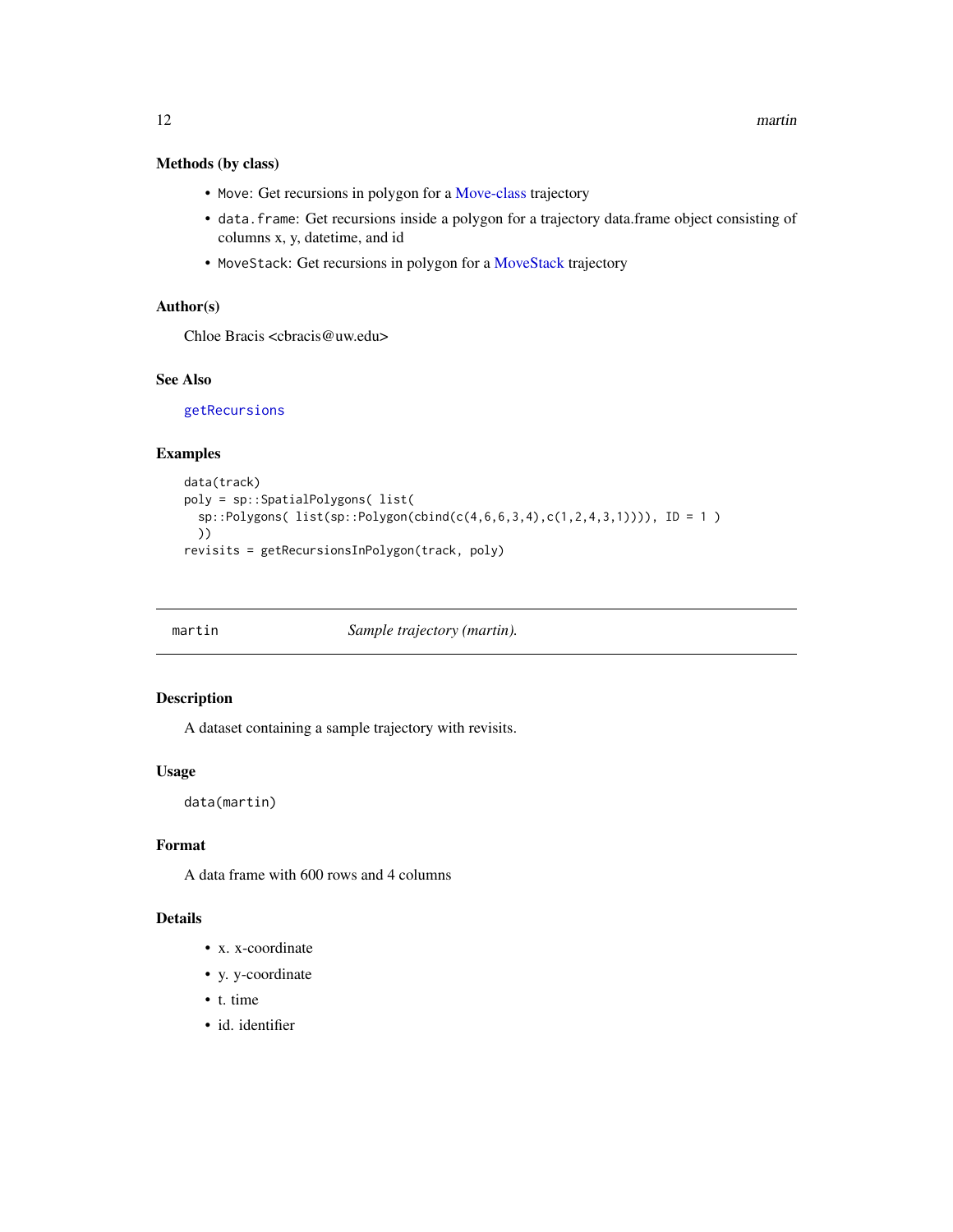<span id="page-12-1"></span><span id="page-12-0"></span>

Plots a trajectory color coded by number of revisits to each point.

# Usage

```
## S3 method for class 'recurse'
plot(x, xyt, ..., col, alpha = 1, legendPos = NULL)
```
#### Arguments

| $\mathsf{x}$ | recurse object returned from call to get Recursions                                                            |
|--------------|----------------------------------------------------------------------------------------------------------------|
| xyt          | data. frame of x, y, t, and id representing the xy-coordinates and the time (same<br>as call to getRecursions) |
| $\cdots$     | additional arguments to plot                                                                                   |
| col          | optional vector of colors as long as the maximum number of revisits to color<br>code trajectory points         |
| alpha        | optional alpha value for color transparency between 0 and 1                                                    |
| legendPos    | a vector of length 2 with the x and y coordinate of the center of the legend in<br>user coordinates            |

# Details

This method allows the user to visually represent the number of revisitations by location. The size of the circle of radius R can be added to the plot with [drawCircle](#page-2-1).

# Value

the plot

#### Author(s)

Chloe Bracis <cbracis@uw.edu>

#### See Also

[getRecursions](#page-4-1), [getRecursionsAtLocations](#page-6-1), [drawCircle](#page-2-1)

# Examples

```
data(martin)
revisits = getRecursions(martin, radius = 1)
plot(revisits, martin, legendPos = c(10, -15))
drawCircle(10, -10, 1)
```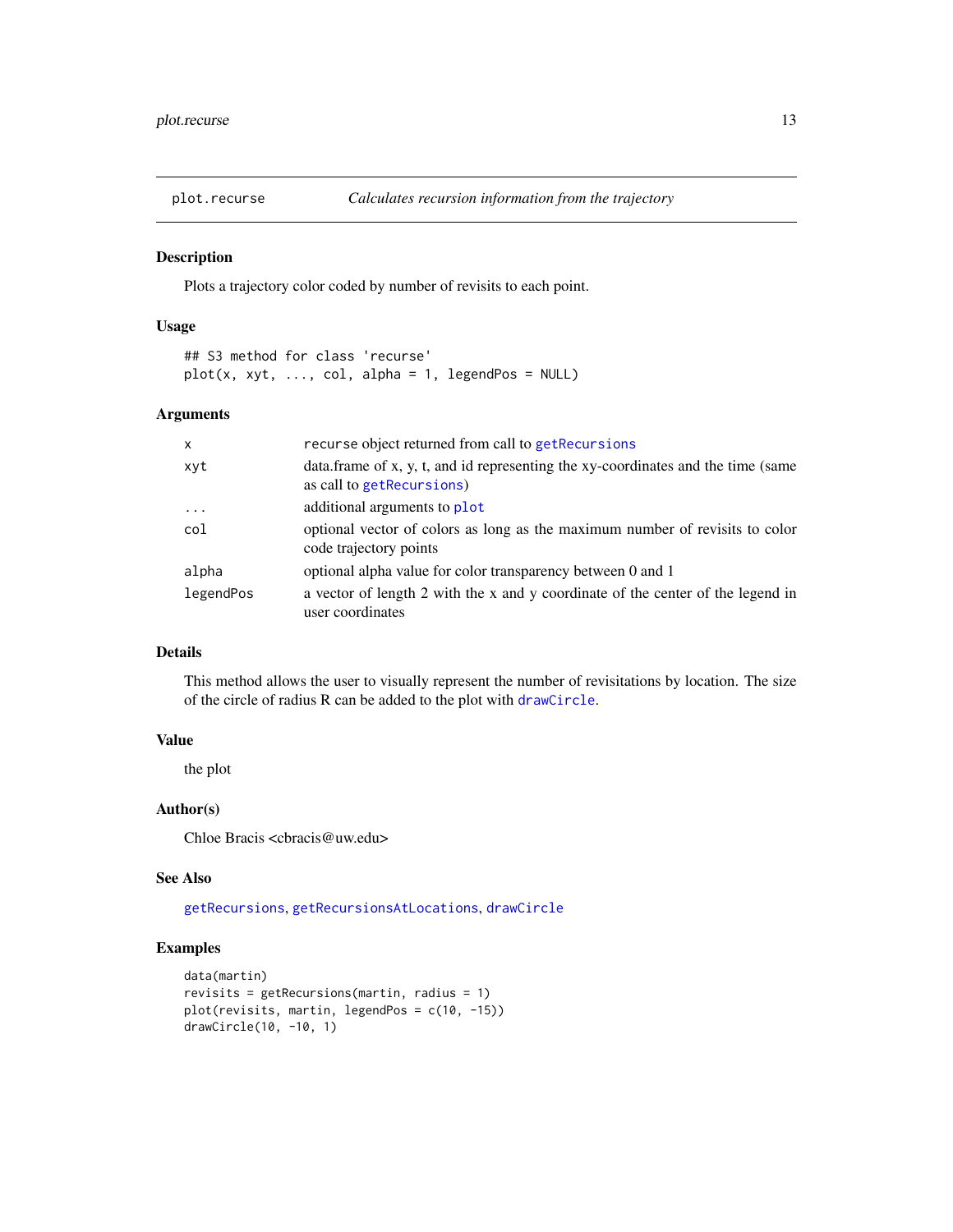<span id="page-13-0"></span>

Computes revisitation metrics for trajectory data, such as the number of revisitations for each location as well as the time spent for that visit and the time since the previous visit. Also includes functions to plot data.

#### Details

The function [getRecursions](#page-4-1) computes the revisit metrics, which can be plotted with [plot.recurse](#page-12-1). Alternatively, [getRecursionsAtLocations](#page-6-1) computes revisit metrics for specified locations, rather than all locations in the movement trajectory.

#### Author(s)

Chloe Bracis <cbracis@uw.edu>

track *Sample trajectory (track).*

# Description

A dataset containing a sample trajectory with revisits.

# Usage

data(track)

#### Format

A data frame with 100 rows and 4 columns

# Details

- x. x-coordinate
- y. y-coordinate
- t. time
- id. identifier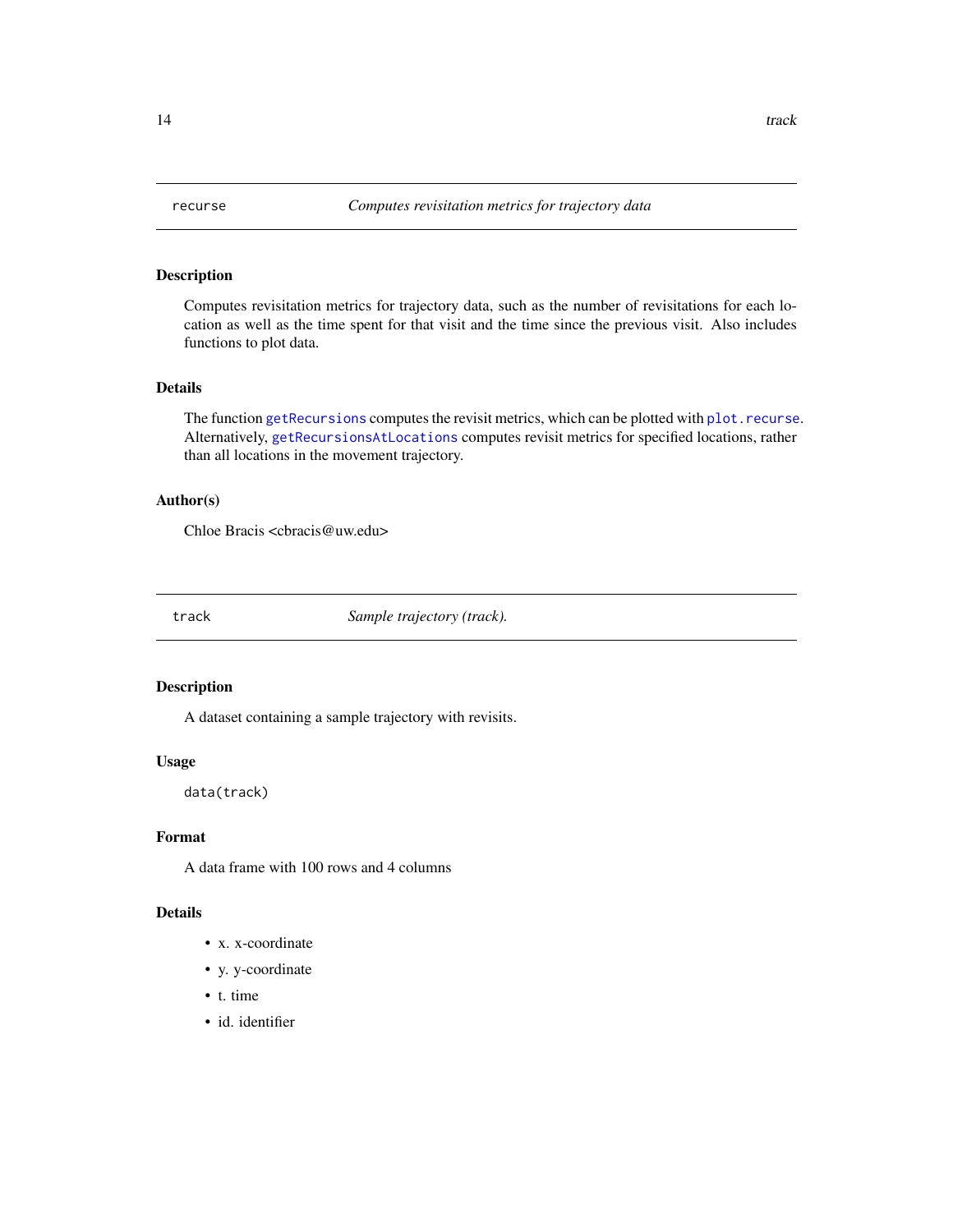<span id="page-14-0"></span>

A dataset containing a sample trajectory with revisits.

# Usage

data(wren)

# Format

A data frame with 600 rows and 4 columns

# Details

- x. x-coordinate
- y. y-coordinate
- t. time
- id. identifier